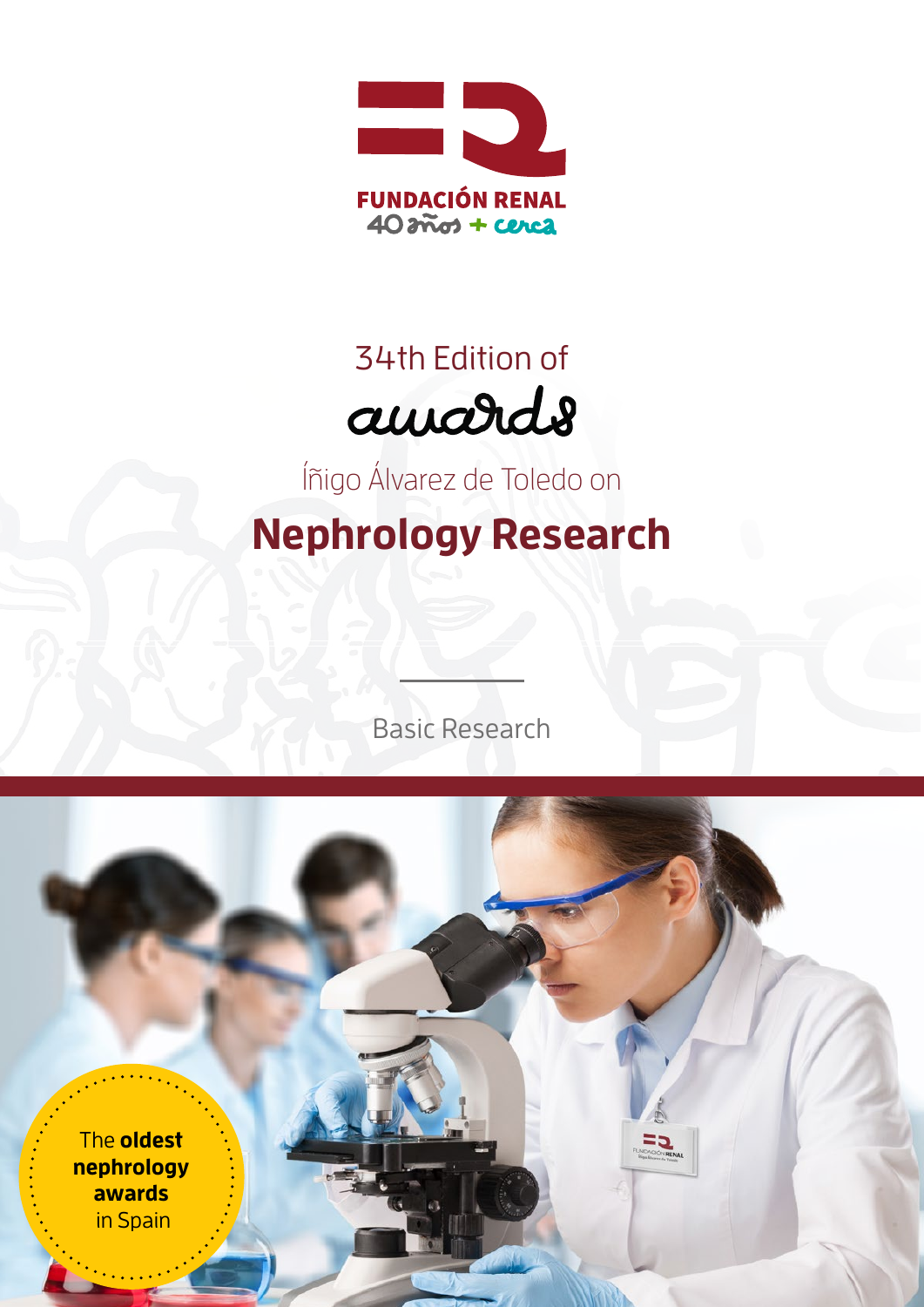## 34th Edition of Awards for **Basic Research**

### **CALL FOR AWARDS**

- 1. Eligibility of Awards comprises works that summarize basic or experimental research for a better understanding of the normal morphology and physiology of the kidney, and on the etiology, pathogenesis, pathophysiology or treatment of its pathological changes.
- 2. Works prior submitted cannot compete to this award.
- 3. The described research activity must be sufficiently developed before the call of award date.
- 4. Writing submitted should be no longer than 50 pages (including bibliography, figures, etc.). The presentation must be in Spanish or English.
- 5. In addition to unpublished papers, will be evaluated those that have been published in international scientific journals during 2021/2022. Also, papers that have been submitted to other awards in the year 2021will be evaluated.
- 6. Only one paper per author and center shall be accepted.
- 7. The papers submission has to be completed by the following items
	- Title
	- Abstract in Spanish and English (max 300 characters)
	- Presentation and objectives.
	- Materials and methods
	- **Results**
	- Discussions and conclusions
	- **Bibliography**
- 8. The works must have the prior approval of the corresponding Ethics Committee, where applicable, and workgroups must be submitted it with the work.
- 9. The winner may be required by the Foundation to give a lecture during the awards ceremony.

#### **ENDOWMENT**

The prizes for Basic or Experimental Research are endowed with the amount of EUR 12 000 (twelve thousand euro). The prizes will be awarded to the work that has obtained the highest number of votes. Exceptionally, the Jury may rule by majority to award the prize to any of the two categories "ex aequo", to more than one work, in which case the endowment of the prize would be divided equally among the winning works; or by a majority of two thirds, the prize could be declared void.

In all case when appropriated that the Jury because of the high quality or merit of any other submitted works, may recommending to the Fundación Renal the exceptional award of one or more runners-up prizes, endowed with a minor economic prize or symbolic nature, which discretionally the Foundation would determine.

The endowment will be consigned to the author or, if they were several, to the person dully designated in the submitted work, before December 31st of same year of the call.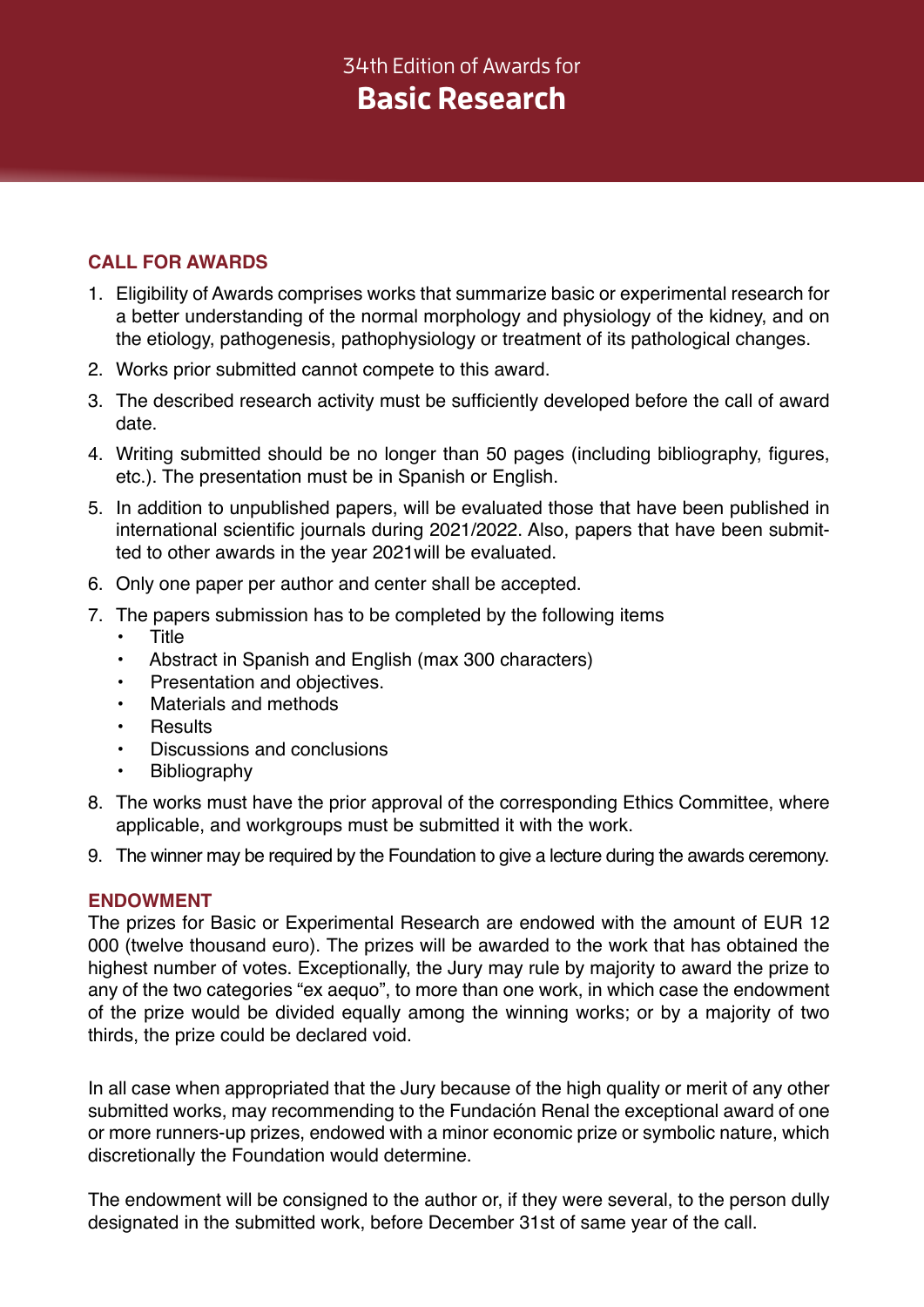#### **DISSEMINATION**

Fundación Renal Íñigo Álvarez de Toledo will have the right to disseminate the winning works, without this imposing any transfer of property rights or limitation over the awarded works, including the rights arising from intellectual or industrial property.

#### **JURY**

The membership of the Jury that will evaluate the submitted works and deciding on the award of the prize, is publicly and will be provided by the foundation to any interested party.

#### **SUBMISSION**

The winners in each category will not be eligible for the Award in the three years preceding present edition, nor will those who, according with the admission committee view, would form part of their work group or were directly related to it. The Foundation will not submit to the Jury that works presented in which, in the admission committee views, this circumstance occurs.

The admission commission may resolve that a work does not meet the criteria candidate for one of the two awards, but it does meet the other. In this case, the Foundation will communicate the author(s) or main responsible(s) the admission committee decision so that within three working days they can oppose it and withdraw work. If within the aforementioned deadline specified no submitted oppositions at the Fundación Renal office, the decision will become final and the work will be eligible for the prize for which the admission committee has its suitability valued.

The works may be submitted in PDF format, to the email address premiosiat@friat.es, bearing the subject and author, identifying "Premios Iñigo Álvarez de Toledo 2022" and marking the Prize to competing. The work center and the author information will be stated; together the details of name and surname, email address, contact phone number, VAT number and tax residence of the main author or the designated author to receive the economic endowment. The approval of the corresponding Ethics Committee must be annexed if required.

All entries should be submitted before June 30th, 2022.

#### **AWARDING**

The award decision of the Jury will be adopted in any event before the end of 2022, and shall make it public immediately and to know participants as soon as possible. This Jury decision is discretionary and only meets the personal criteria of its members, only being appealable at the Foundation Board where violated any of the provisions contained in these rules, with objective prejudice of any of works submitted, where duly accredited. The Jury will be dissolved after providing account of its actions to the Standing Commission of the Fundación Renal Board through the Secretary of the Jury.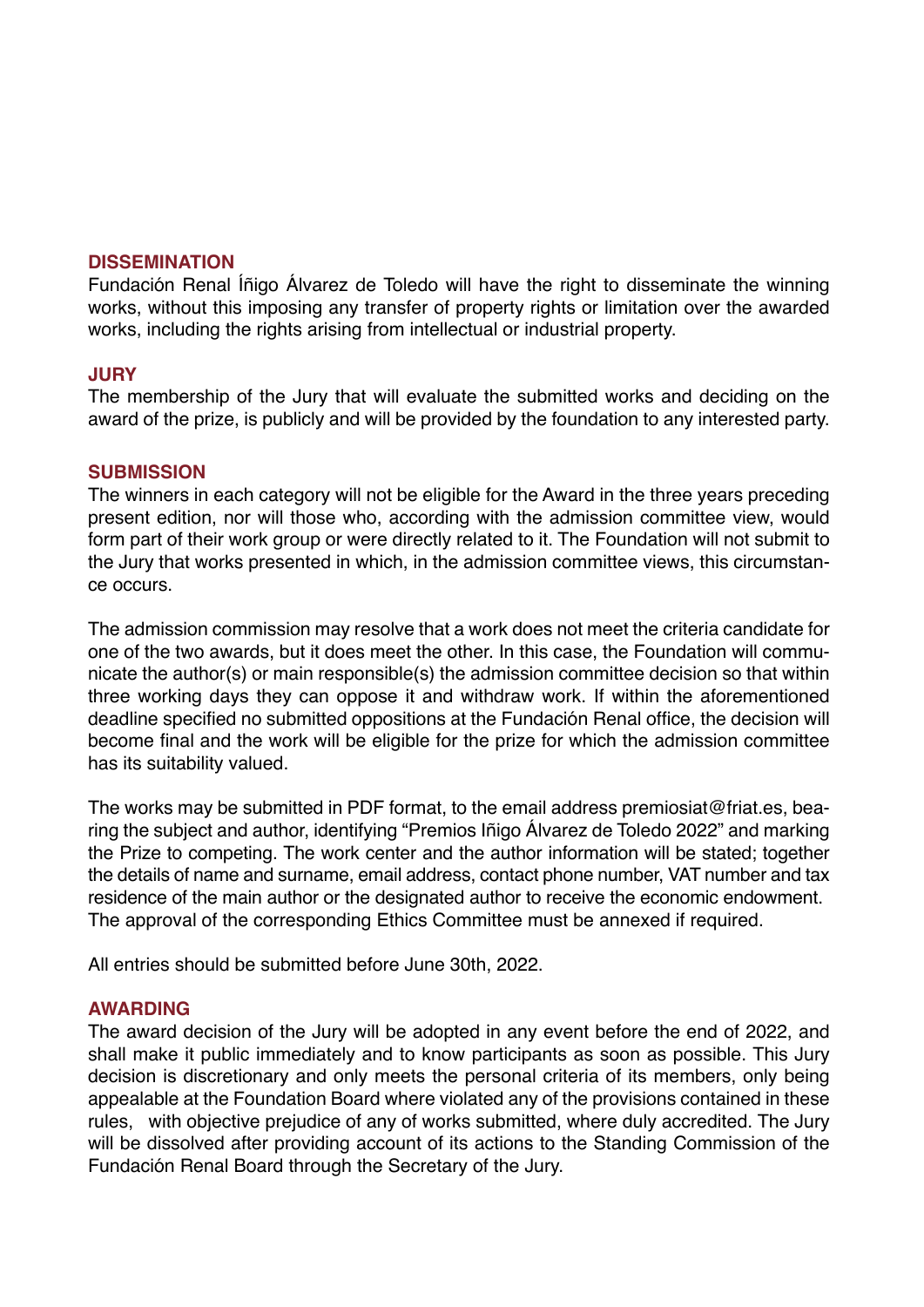#### **AWARD PRESENTATION**

The attestation certificate of prize will be awarded to the winning work author, and if it were teamwork, to the main author(s) of the work, in a formal sitting of the Fundación Renal's Board.

#### **ACCEPTANCE OF THE RULES**

Entering the call for awards implies full acceptance of its rules.

Madrid, February 2022

#### LEGAL WARNING

In compliance with the Organic Law on the Protection of Personal Data (LOPD), we inform you that the personal data provided by all researchers who compete for any of the prizes will be included in files owned by FUNDACIÓN RENAL IÑIGO ÁLVAREZ DE TOLEDO, whose purpose is the management of events of an educational nature and research awards. Your data will be kept in the files of our institution as long as it is necessary for the management of the aforementioned events.

You may exercise your rights of access, rectification, cancellation and opposition by letter, indicating "subject: data protection", addressed to FUNDACIÓN RENAL IÑIGO ÁLVAREZ DE TOLEDO, C/ José Abascal, 42 – 28003 Madrid. dpd@friat.es

The prize is aimed to Graduates or Doctors in Medicine and Surgery, Health Sciences, Veterinary Medicine, Pharmacy, Biological Sciences, or in any other university discipline linked to any subject matter covered by this call, who are residents in any European country, Israel or Turkey.